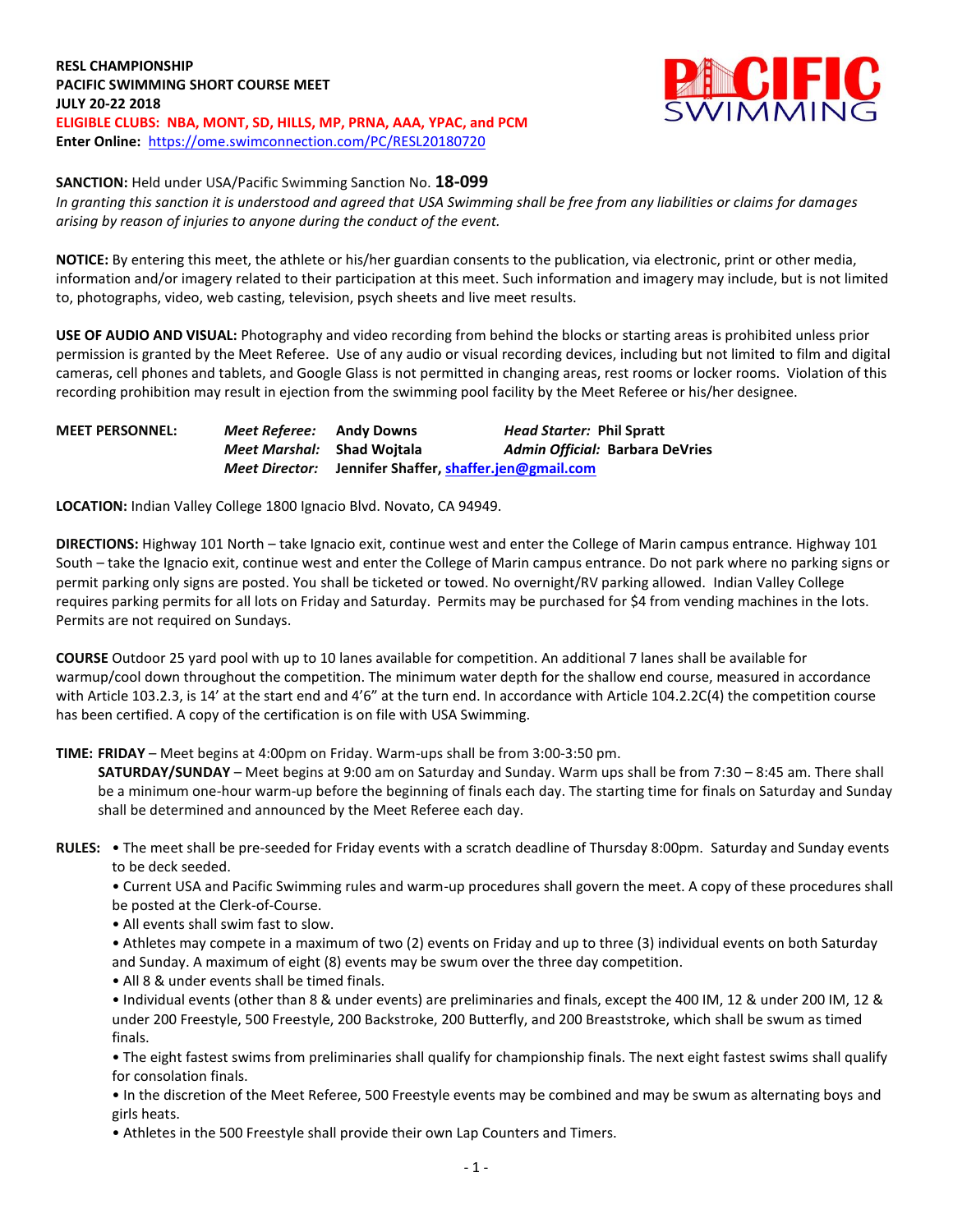• If local conditions warrant it the Meet Referee, with the concurrence of the Meet Director, may require a mandatory scratch down. Immediate cash refunds shall be made for any mandatory scratches.

## **• All coaches and deck officials shall display their USA Swimming membership cards in a visible manner. Deck Pass may also be used to prove registration status.**

• The 200 IM and 200 Free shall be swum as 13 & Over in prelims but shall be swum 13-14 and 15-UP in finals.

•The 200 Back, 200 Breast, and 200 Fly shall be swum as 13 & Over in prelims and shall be timed finals. They shall be scored 13-14 and 15-UP.

**UNACCOMPANIED ATHLETES:** Any USA Swimming athlete-member competing at the meet shall be accompanied by a USA Swimming member-coach for the purposes of athlete supervision during warm-up, competition and warm-down. If a coach-member of the athlete's USA Swimming Club does not attend the meet to serve in said supervisory capacity, it is the responsibility of the athlete or the athlete's legal guardian to arrange for supervision by a USA Swimming member-coach. The Meet Director or Meet Referee may assist the athlete in making arrangements for such supervision; however, it is recommended that such arrangements be made in advance of the meet by the athlete's USA Swimming Club Member-Coach.

**RACING STARTS:** Any athlete entered in the meet shall be certified by a USA Swimming member-coach as being proficient in performing a racing start or shall start each race from within the water. When unaccompanied by a USA Swimming member coach, it is the responsibility of the athlete or the athlete's legal guardian to ensure compliance with this requirement and provide current and valid race start certificate to the Meet Referee or his designee.

## **RESTRICTIONS:**

- Smoking and the use of other tobacco products is prohibited on the pool deck, in the locker rooms, in spectator seating or standing areas and in all areas used by athletes, during the meet and during warm-up periods.
- Sale and use of alcoholic beverages is prohibited in all areas of the meet venue.
- No glass containers are allowed in the meet venue.
- No propane heater is permitted except for snack bar/meet operations.
- All shelters shall be properly secured.
- Changing into or out of swimsuits other than in locker rooms or other designated areas is prohibited.
- No pets allowed on deck, other than service assistance animals.

• Destructive devices, to include but not limited to, explosive devices and equipment, firearms (open or concealed), blades, knives, mace, stun guns and blunt objects are strictly prohibited in the swimming facility and its surrounding areas. If observed, the Meet Referee or his/her designee may ask that these devices be stored safely away from the public or removed from the facility. Noncompliance may result in the reporting to law enforcement authorities and ejection from the facility. Law enforcement officers (LEO) are exempt per applicable laws.

• Photography and video recording from behind the blocks or starting areas is prohibited unless prior permission is granted by the meet referee. Use of any audio or visual recording electronic devices, including but not limited to film and digital camera, cell phones, tablets, and Google Glass, is not permitted in changing areas, rest rooms or locker rooms. Violation of this recording prohibition may result in the ejection from the swimming pool facility by the meet referee or his/her designee.

• Operation of a drone, or any other flying apparatus, is prohibited over the venue (pools, athlete/coach areas, spectator areas and open ceiling locker rooms) any time athletes, coaches, officials and/or spectators are present.

# • **ONLY COACHES, ATHLETES, OFFICIALS, TIMERS, AND MEET STAFF ARE ALLOWED BEHIND THE STARTING BLOCKS WHEN MEET IS IN SESSION.**

## **ELIGIBILITY:**

• Athletes shall be current members of USA Swimming and enter their name and registration number on the meet entry card as they are shown on their Registration Card. If this is not done, it may be difficult to match the athlete with the registration and times database. The meet host shall check all athlete registrations against the SWIMS database and if not found to be registered, the Meet Director shall accept the registration at the meet (a \$10 surcharge shall be added to the regular registration fee). Duplicate registrations shall be refunded by mail.

• The meet is only open to athletes attached to or in training with the following Clubs: NBA, MONT, SD, HILL, MP, PRNA, AAA, YPAC, and PCM.

• Entries with "NO TIME" shall be Accepted.

• Entry times submitted for this meet may be checked against a computer database and may be changed in accordance with Pacific Swimming Entry Time Verification Procedures.

• Disabled athletes are welcome to attend this meet and should contact the Meet Director or Meet Referee regarding any special accommodations on entry times and seeding per Pacific Swimming policy.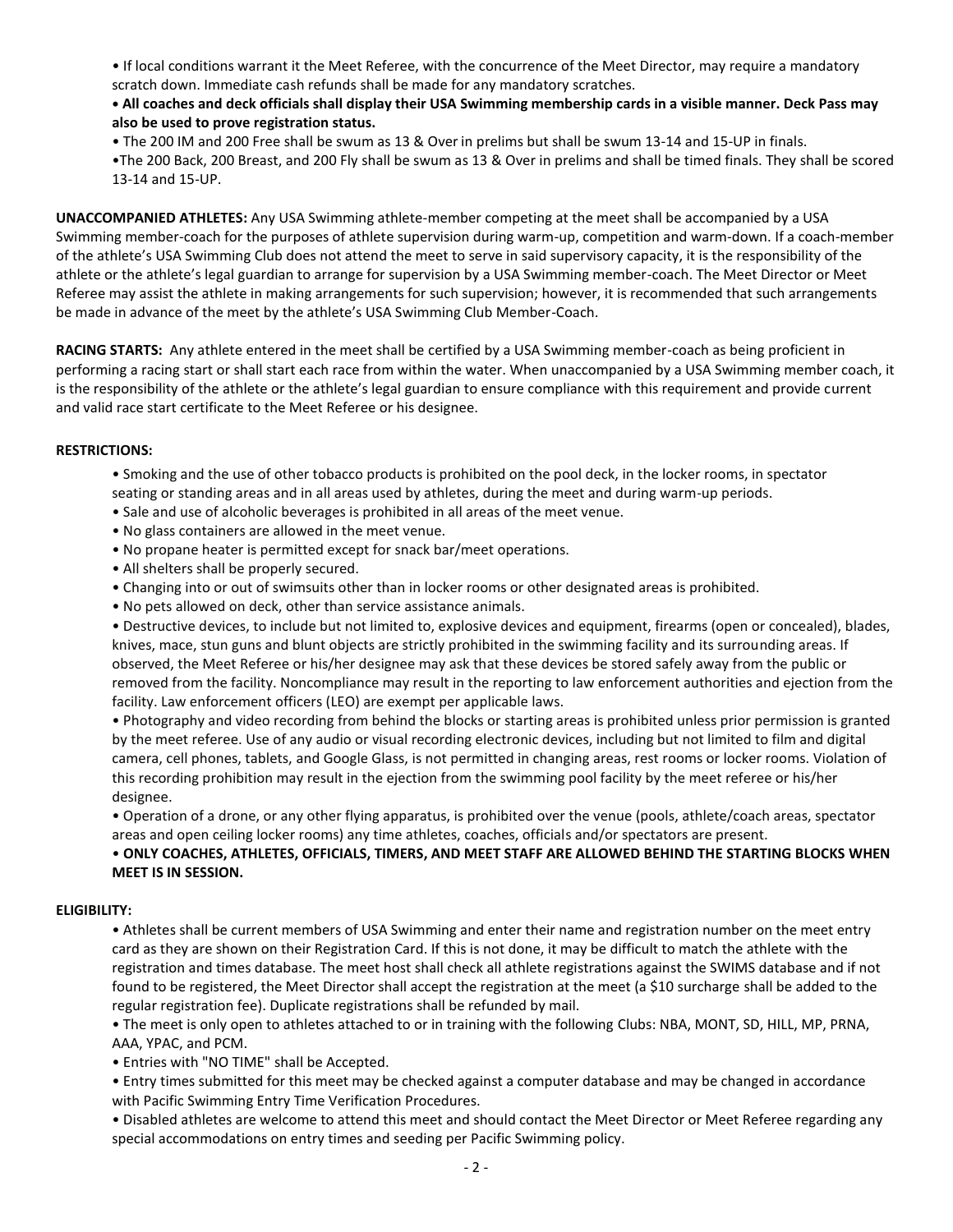• Athletes 19 years of age and over may compete in the meet for time only, no awards. Such athletes shall have met standards for the 17-18 age group.

• Age on the first day of the meet shall determine the athlete's age for the entire meet.

**ENTRY FEES:** \$5.50 per event plus an \$8.00 participation fee per athlete. \$16.00 per relay. No refunds shall be made, except mandatory scratch downs. There is no additional fee for relay only athletes.

## **ONLINE ENTRIES: All individual entries shall be submitted via online with SwimConnection.com**

To enter online go t[o https://ome.swimconnection.com/PC/RESL20180720](https://ome.swimconnection.com/PC/RESL20180720) to receive an immediate entry confirmation. This method requires payment by credit card. Swim Connection, LLC charges a processing fee for this service, equal to \$1 per athlete plus 5% of the total Entry Fees. Please note that the processing fee is a separate fee from the Entry Fees. Online entries shall be accepted through **Wednesday, July 11, 2018**. Please ensure that the athlete's name and date of birth in Swim Connection match what is shown on the athlete's USA Swimming Registration Card.

#### **RELAY ENTRIES:**

- Preferably, relay's shall be entered online prior to the entry deadline.
- On-Deck relay entries will be accepted within the guidelines provided here.
- All Relay-only Athletes shall be entered into SwimConnection prior to July 7, 2018, 11:59pm.
- Unattached Athletes may not swim in Relays**.**
- Relay scratches/updates shall be made prior to 11:00am on the day of the relay.
- All relays shall be swum at the conclusion of the preliminary session.
- Mixed relays over age 9 will be allowed but not scored. These relays must be entered on deck.

## **RELAY PAYMENTS: Must be made no later than 11:00am on Sunday, July 22, 2018. Check only payments must be delivered to the meet director and made out to RESL.**

**CHECK-IN:** The meet shall be deck seeded. Athletes shall check-in at the Clerk-of-Course. No event shall be closed more than 30 minutes before the scheduled start of the session. Close of check-in for all individual events shall be no more than 60 minutes before the estimated time of the start of the first heat of the event. Athletes who do not check in shall not be seeded and shall not be allowed to compete in that event.

#### **SCRATCHES:**

• Athletes shall not be penalized for missing preliminary events.

• Any athlete qualifying for any level of finals in an individual event who may not wish to swim in finals shall either scratch or declare intent to scratch from that final within 30 minutes after the announcement of qualifiers. An athlete who declares intent to scratch shall declare their final intention within 30 minutes after their last individual preliminary event.

• Any athlete qualifying for a consolation final or final race in an individual event who fails to show up in said consolation final or final race prior to calling the alternate shall be barred from their next final event for that day. Should the Athlete have no additional final events for that day they shall be barred from their next preliminary event.

## **AWARDS:**

**Individual Event Finals**: Ribbons awarded to 1st thru 16th place. 13 & Over events shall be awarded as 13-14 and 15 & Over **Relays**: Ribbons awarded to 1st, 2nd, and 3rd place Clubs (8&U mixed, 10&under, 11-12, 13-14, 15&Over) **Team Trophies:** Awarded to 1st through 3rd place Clubs.

**High point trophies:** shall be awarded to a boy and a girl in each of the following age groups: 8&U, 9-10, 11-12, 13-14, 15&Ov.

**SCORING: Individual Events: Finals:** 20, 17, 16, 15, 14, 13, 12, 11 / **Consolations:** 9, 7, 6, 5, 4, 3, 2, 1 **/ Relays:** 1st through 16th place: 40, 34, 32, 30, 28, 26, 24, 22, 18, 14, 12, 10, 8, 6, 4, 2

**ADMISSION:** Free. A program shall be available for a fee.

**SNACK BAR:** Snack bar may be provided.

**HOSPITALITY:** Coaches and working deck officials will be provided lunch. Hospitality will serve refreshments to timers and volunteers.

**MISCELLANEOUS:** No overnight parking is allowed. Facilities shall not be provided after meet hours.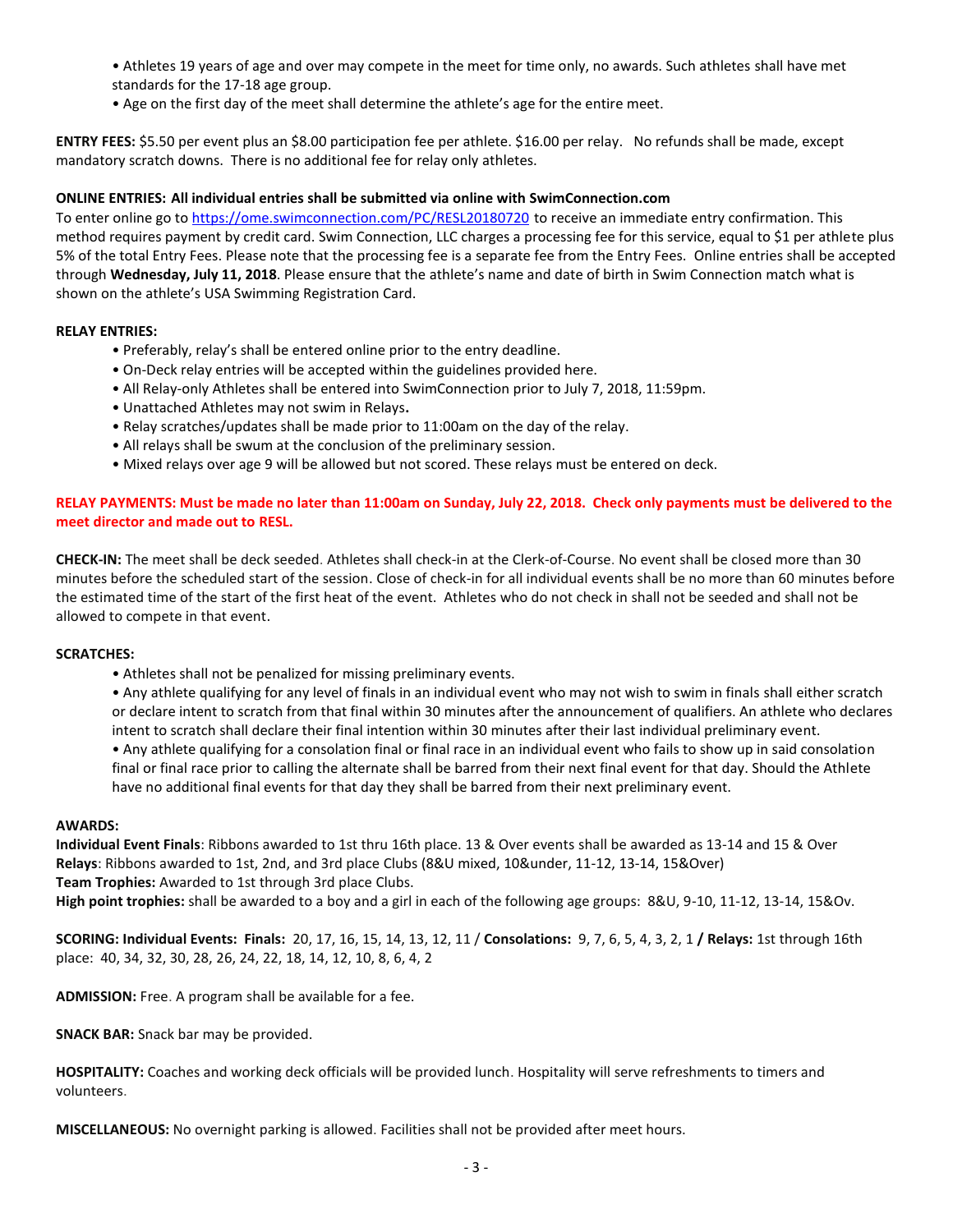**MINIMUM OFFICIALS:** At least seven days prior to the meet, meet management (Meet Director and/or Meet Referee) shall contact a representative from each club participating in the meet, and provide a preliminary inventory of the officials that club is required to provide for each session. Each club shall, by the start of the meet, provide to the Meet Director or designee a list of Officials who have agreed to represent that club during each session of the meet.

At the meet, meet management shall conduct an inventory of officials, and shall compare the number of athletes entered in each session by each club with the number of officials present representing each club. If meet management certifies that a club has not provided sufficient officials for any session of the meet in accordance with the table below, excluding finals in a trials and finals meet, the club shall be fined \$100 per missing official per session of the meet.

| Club athletes entered in session | Trained and carded officials requested |
|----------------------------------|----------------------------------------|
| $1 - 10$                         |                                        |
| $11 - 25$                        |                                        |
| 26-50                            |                                        |
| 51-75                            |                                        |
| 76-100                           |                                        |
| 100 or more                      |                                        |

\*Zone 3 shall include assigned and working Colorado, Intermediary/ Chief Timing Judge, and Computer operator in the count of officials for a session although these positions are not carded. Zone 3 shall accept uncarded Trainees in the count of officials for up to two sessions. Teams may use officials "borrowed" from other clubs, or unattached officials at the meet who agree, to fulfill their obligation under the rule.